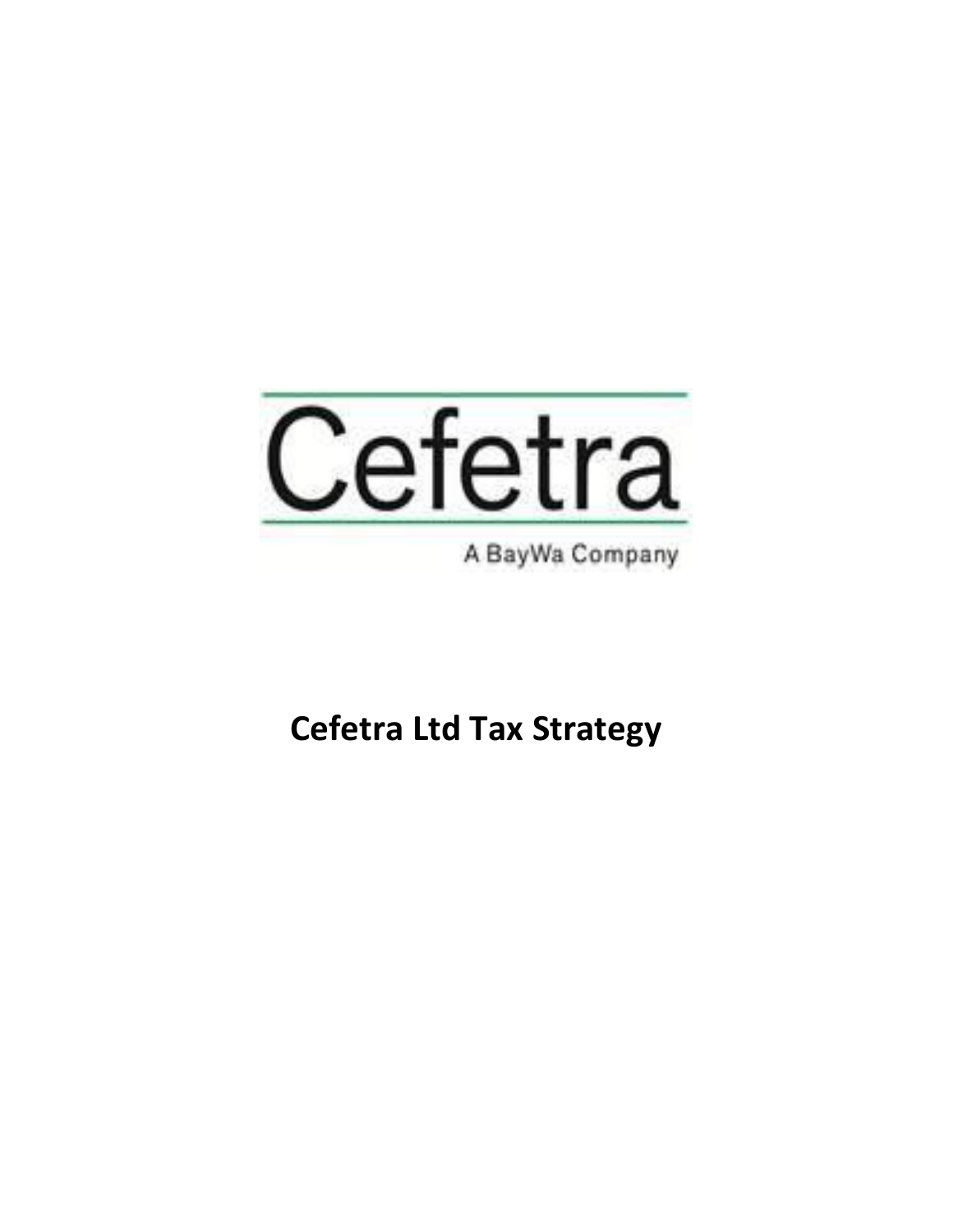

### **Introduction**

Under the Finance Act 2016 Cefetra Ltd is regarded as a company that is required to publish on its website the tax strategy for its UK group (Cefetra UK).

In this context it needs to be noted that Cefetra UK is part of a MNE, the international operating Cefetra Group, which refers to a group of companies under a common management structure in the agriculture segment of the BayWa Group headed by its ultimate parent company BayWa AG with its head office in Munich, Germany. As such, Cefetra UK is bound by the policies & procedures enacted by the management of Cefetra Group and ultimately BayWa AG. The tax strategy and more specifically the tax risk management requirements of BAST have been laid down in the Cefetra Group Tax Risk Management Policy. Cefetra UK is engaged and committed to comply with this policy.

In addition, and in light of the official guidance in this matter, the following information represents the publication of Cefetra UK's tax arrangements in respect of its UK activities.

## **1. Cefetra UK's approach on managing tax risks**

The principal risk for Cefetra UK is non-compliance with tax legislation through oversight or error.

To mitigate this, employees dealing with routine transactions are suitably trained to do so. Corporation tax returns are prepared by external professional advisors and are reviewed internally by the finance team in each entity. Significant or unusual transactions are advised on by Cefetra Group's Group Tax department and/or external experts where appropriate, and finally approved by the Finance Director.

Appropriate documentation is maintained in order to comply with tax legislation and as required to ensure good corporate governance.

Advice from Cefetra Group's Group Tax and/or external advice is routinely sought where the internal finance team is unfamiliar with the nature of the tax implications of a transaction or with new legislation.

Key roles within Cefetra UK's tax function are:

- Finance Director (Cefetra Ltd and UK Subsidiaries);
- **EXECTED Financial Controllers (Cefetra Ltd and UK Subsidiaries);**
- Finance Assistants (Cefetra Ltd and UK Subsidiaries).

The professionals outlined above will aim to:

- **Effectively manage risk by application of components of the Cefetra Group Tax Risk** Management Policy;
- **•** Observe all applicable laws, rules, regulations and disclosure requirements;
- Apply diligent professional care and judgment to arrive at well-reasoned conclusions;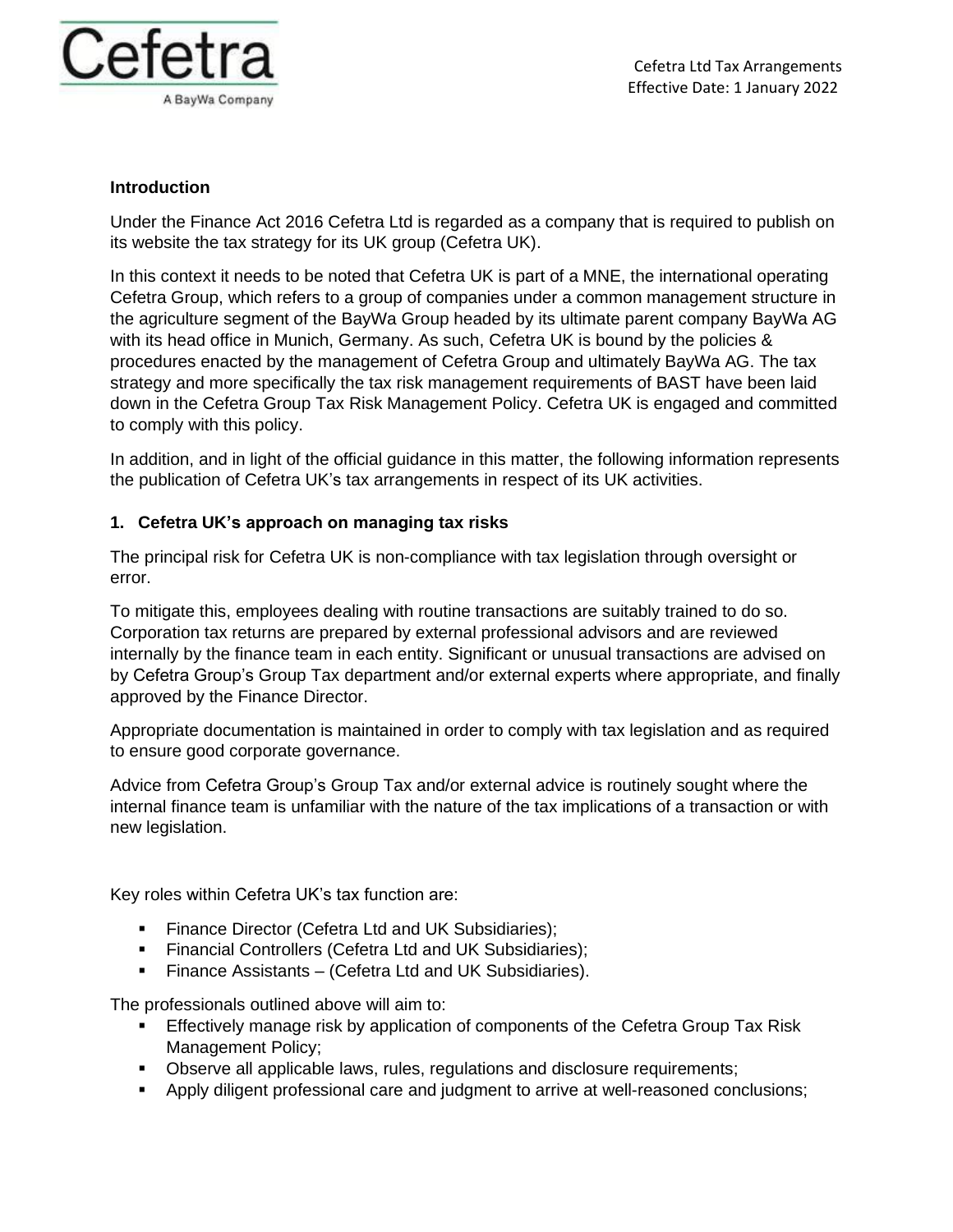

A BayWa Company

- **Ensure all decisions are taken at an appropriate level and supported with documentation** that evidences the facts, conclusions and risks involved;
- Be compliant with all anti-bribery legislation.

Cefetra UK is committed to:

- Following all applicable laws and regulations relating to its tax activities;
- **■** Maintaining an open relationship with the tax authorities based on transparency and mutual trust and understanding;
- Applying diligence and care in our management of the processes and procedures by which all tax related activities are undertaken, and ensuring that our tax governance is appropriate;
- Using incentives and reliefs to minimize the tax cost of conducting our business while ensuring that these reliefs are not used for purposes which are knowingly contradictory to the intent of the legislation.

Cefetra Group provides Cefetra Limited with its core trading and accounting systems which are designed to manage commercial and financial aspects of the business whilst also ensuring compliance with applicable tax law relevant to each trade. Continued internal investment is made to keep systems up to date with changing regulations.

Cefetra UK's Finance Director is a member of the board of directors in the UK. This ensures that relevant tax issues affecting the business are brought to the attention of and discussed by the board of directors as and when required.

# **2. Cefetra UK's attitude to tax planning**

In line with Cefetra Group's tax planning Cefetra UK aims to support the commercial needs of the business by ensuring that the companies' affairs are carried out in the most tax efficient manner whilst remaining compliant with all relevant laws. Where alternative routes exist to achieve the same commercial results the most tax efficient approach in compliance with all relevant laws will be recommended. Cefetra UK's tax function is therefore involved in commercial decision-making processes and provides appropriate input into business proposals to ensure a clear understanding of the tax consequences of any decisions made.

Cefetra UK has clearly defined lines of responsibility for its tax affairs, with decisions being taken in line with Cefetra Group's tax authority decision making rules and bylaws, ensuring that they are taken at an appropriate level.

## **3. Cefetra UK's tax risks**

Cefetra Group has a low threshold regarding acceptable tax risk as it follows the "more likely than not" principle for making decisions on tax matters. For example, when concluding on the tax treatment of a transaction, Cefetra Group entities should not undertake it unless it is at least more likely than not that the proposed treatment would stand up to examination by tax authorities. Applying this principle Cefetra UK's aim is to minimize and mitigate tax risk so far as is reasonably possible.